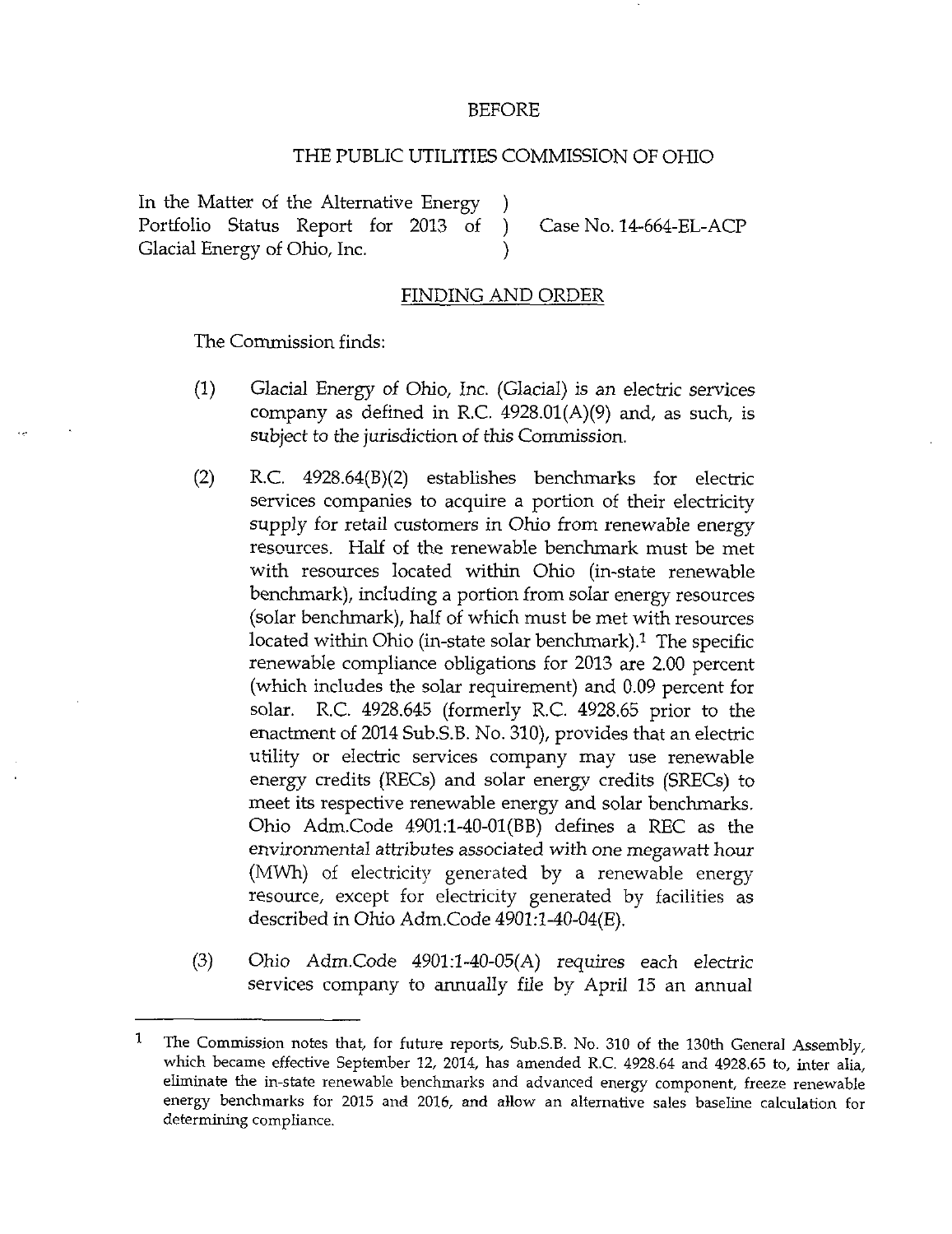alternative energy portfolio status report (AEPS report), unless otherwise ordered by the Commission. The AEPS report must analyze all activities the company undertook in the previous year in order to demonstrate how pertinent alternative energy portfolio benchmarks have been met. Staff then conducts an armual compliance review with regard to the benchmarks. Ohio Adm.Code 4901:l-40-02(A) provides that any entity that does not serve Ohio retail electric customers shall not be required to comply with the AEPS rules.

- (4) On April 15, 2014, Glacial filed its 2013 AEPS report, in which it reports retail sales of generation for 2010, 2011, and 2012, resulting in an average baseline of 919,150 MWh.
- (5) On December 12, 2014, Staff filed its review and recommendations for Glacial's AEPS report. Staff finds that Glacial's proposed baseline is reasonable and that it accurately computed its 2013 compliance obligations. Staff also determined that Glacial satisfied its total solar and non-solar obligation, as well as the specific minimum in-state solar and non-solar requirement, for 2013. Finally, Staff states that Glacial has transferred RECs and SRECs, which were sourced from generating facilities certified by the Commission and appropriately associated with electricity generated between August 1, 2008, and December 31, 2013, to its Generation Attribute Tracking System (GATS) reserve subaccount for Ohio compliance purposes.
- (6) Upon review of Glacial's AEPS report, as well as Staff's findings and recommendations, the Commission finds that Glacial has satisfied its 2013 compliance obligations. The Commission also directs that, for any future compliance years. Glacial should initiate the transfer of the appropriate RECs and SRECs to its GATS reserve subaccount between March 1 and April 15, consistent with Staff's recommendations.

It is, therefore,

ORDERED, That Glacial's AEPS report for 2013 be accepted as filed. It is, further,